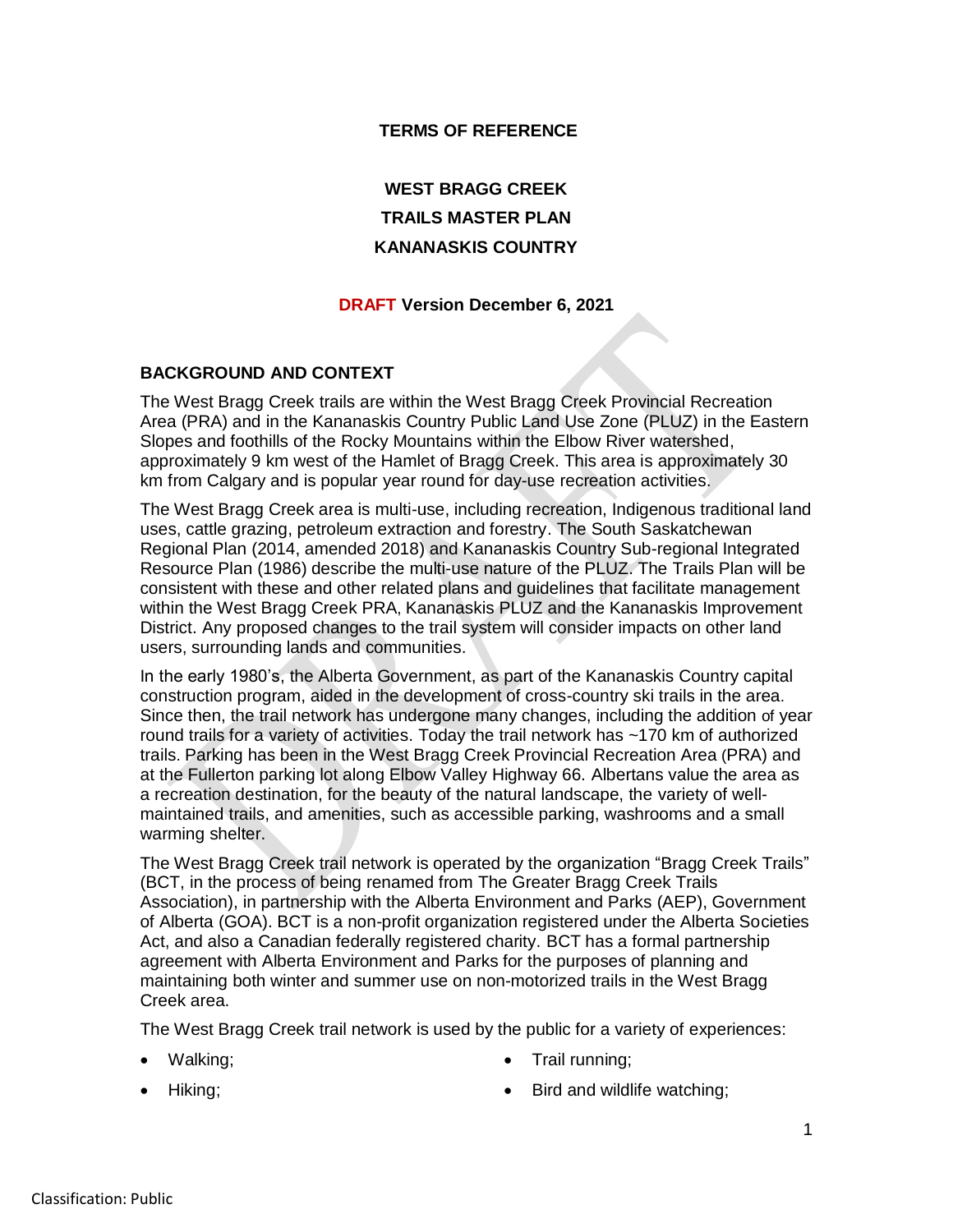- Cycling: mountain biking and fat- Horse riding; biking, including e-bikes;
	-
	- Dog walking;

• Cross-country skiing:

Hunting and wild harvesting;

- Snowshoeing;
- Other activities and events, including geocaching, orienteering, educational programming

The West Bragg Creek area is also a cultural landscape used by Indigenous peoples to practice their culture, which includes harvesting food and medicines, holding ceremonies, and connecting to the land.

The level of trail use in the area has grown significantly over the years and the diversity of users and activities has expanded. While the expanded recreation opportunities are viewed as largely positive, they have spurred new trail management issues that need to be addressed. The COVID-19 pandemic in 2020 and restrictions on activities in urban areas led to unprecedented volumes of use and a significant numbers of new users, many of whom are likely to return.

Ten years after the completion of the first All Seasons Trail Plan (2010) for the area, BCT and AEP are collaborating on updating the Trails Plan (see planning process below). The updated Trails Plan will focus on adapting the current network to better address existing recreation use, reflecting desired experience and anticipated future demand. The new Trails Plan will also include recommended projects for environmental stewardship, education, signage, and other amenities.

Taking into consideration the high linear density of the existing trail network, impacts on wildlife and the desire to maintain the safety and quality of recreation experiences, the revised Trails Plan will not recommend significantly more kilometres of new trails. Additions or changes to the trails will be rationalized as addressing an issue related to safety, maintenance, environmental impact or user experience. The focus of the Trails Plan is on creating a comprehensive trail system to improve user experience and safety while minimizing environmental impact through maintenance, education, signage and wayfinding and environmental stewardship projects.

The intent of trail planning is to carefully plan, design, manage and maintain a trail system that will:

- Keep trail users on an authorized trail;
- Encourage a sense of place and stewardship;
- Increase awareness of natural environment and the cultural landscape through user experience and interpretive programming/signage, and
- Provide for the most effective and efficient use of financial and human resources in the maintenance and management of the trails system.

A healthy natural environment is the cornerstone to quality outdoor recreation experiences. The growing demand for recreational trails, the significant increase of summer usage in wet or sensitive areas, and the specialized user trails in West Bragg Creek may result in unsustainable trail use and damage to natural areas. The environmental impacts from trails and trail use include erosion, trail widening, riparian area damage, declines in fish populations, changes in wildlife behaviour and altered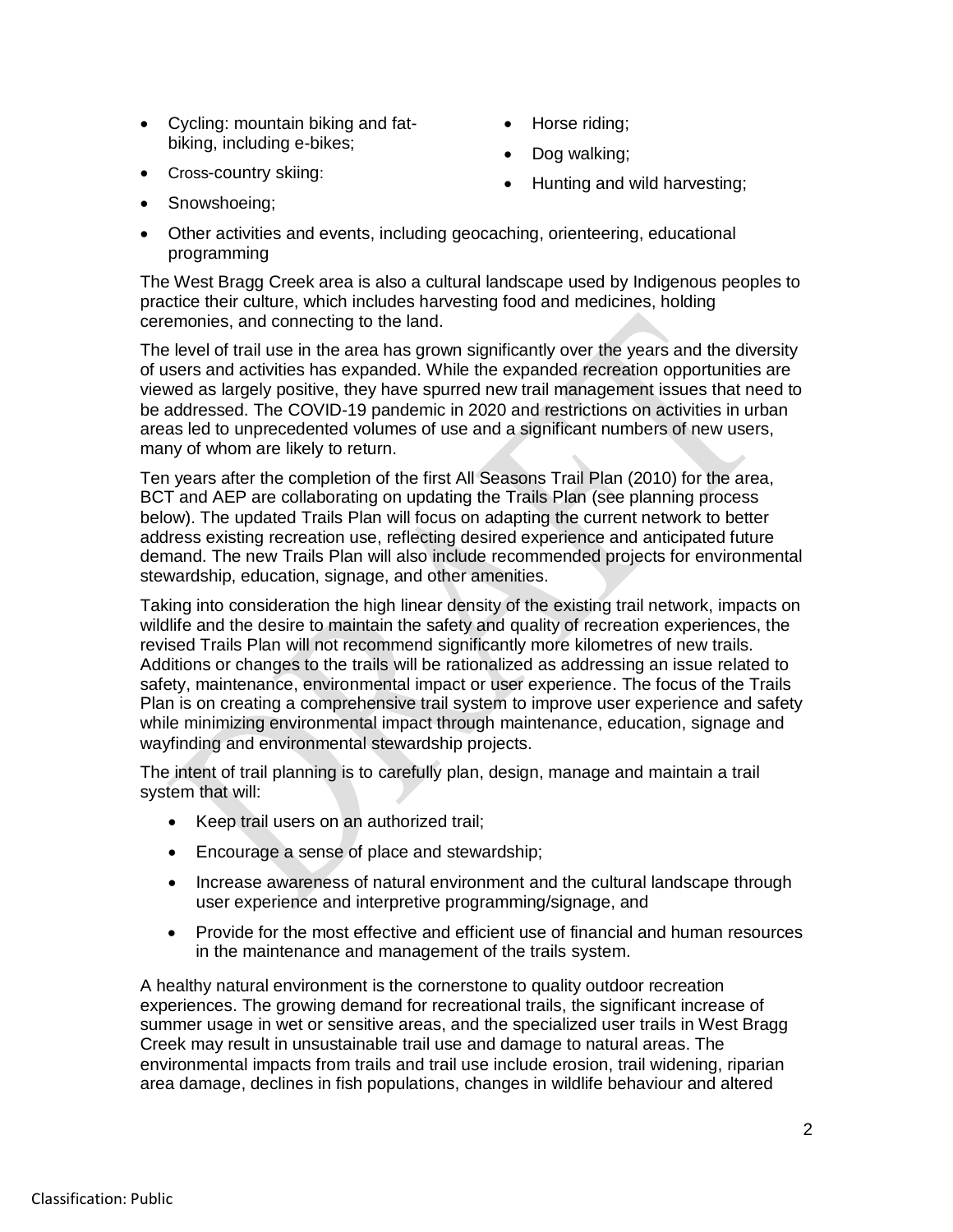vegetation composition from trampling and soil compaction. Building better, sustainable trails in appropriate locations is critical to minimize impact to the natural environment, while balancing the user experience.

AEP and BCT are committed to including the participation of both individual users and organizations, with an interest in the trail system area. The Planning Committee will draw information and advice from a variety of sources in the development of the plan: GOA policy; BCT Strategic Plan; the results of user surveys; traffic and trail use counter sources; and feedback sought from stakeholders, Indigenous communities and the public through the planning process. The Trails Plan will underpin the future planning and design of trails in West Bragg Creek, and further provide the framework to help BCT and AEP manage competing uses in our natural area while protecting valuable natural ecosystems.

## **PLAN AREA**

The Trails Plan area is constrained to the North East Kananaskis recreation management unit (RMU), an administrative boundary for the purposes of recreation planning and management (see [Figure 1\)](#page-3-0). The trail network is within Kananaskis Country on provincial Crown lands; the primary staging areas and 5 km of trails are within West Bragg Creek Provincial Recreation Area (PRA) and additional staging and the rest of the trail network are within the Kananaskis Public Land Use Zone (PLUZ).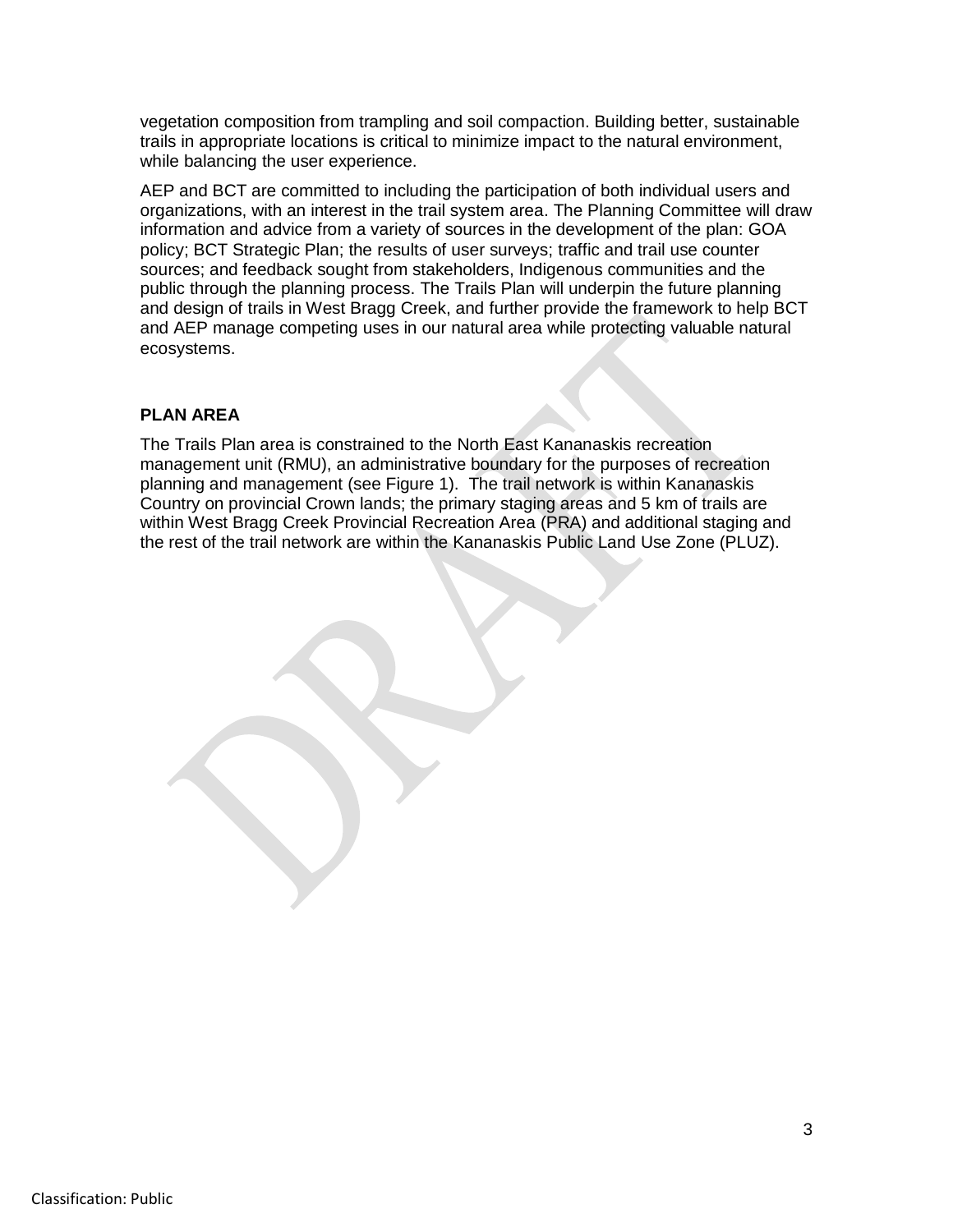<span id="page-3-0"></span>*Figure 1 Trails Plan area*



The landscape of the trail network consists of forested ridges, valleys and wetlands. Elevations vary from 1400m in the valley bottom to 1700 m at the highest ridge top. Forest cover on slopes is primarily lodgepole pine and spruce with some aspen poplar mixed in. Valley bottoms have more diverse vegetation, including various grassy or shrubby meadows or wetland vegetation. The meadows, wetlands and riparian zones along the creek drainages provide some of the most important wildlife habitat in the plan area. Mammals include black and grizzly bear, cougar, bobcat, lynx, wolf and coyote, as well as deer, elk and moose and many species of smaller mammals. These include at least 4 members of the weasel family, red squirrels, rodents, mice and voles. Available bird data indicates at least 111 species occur in the plan area.

The West Bragg Creek area includes a large portion of the Bragg Creek drainage, as well as portions of the Ranger Creek and Iron Creek drainages, which are all tributaries of the Elbow River. The southern boundary is Highway #66, while the eastern boundary is marked by the Kananaskis Country boundary. The northern boundary is the Bragg Creek-Moose Creek watershed divide, and the western boundary is an approximate line that follows the lower eastern slopes of Moose Mountain to the boundary of trail planning areas with trails operated by the Moose Mountain Trail Bike Society (MMBTS) in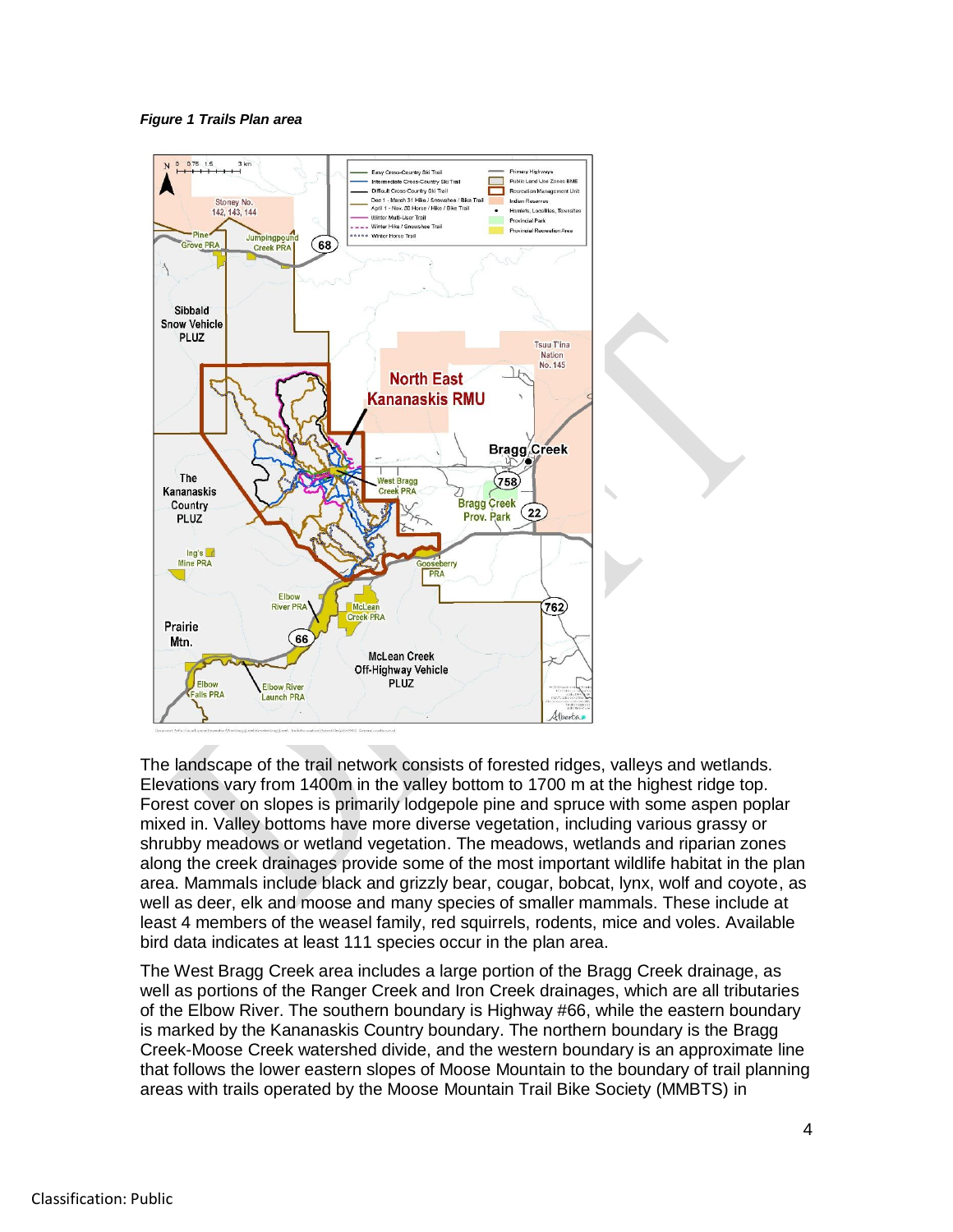partnership with AEP. The Trails Plan will consider linkages to the other trails networks and may make recommendations to improve trail connections but approval of these are outside of the scope of the plan.

## **PURPOSE AND OBJECTIVES**

The **purpose** of the West Bragg Creek Trails Master Plan is:

*To develop a high quality, all season, sustainable (non-motorized) trail system in the West Bragg Creek area of Kananaskis Country while maintaining watershed integrity.*

The **objectives** for this trails plan are:

- 1. To characterize recreation use, experience and demand in the area. This will describe the unique recreation experience and features of the West Bragg Creek trail system, relative to the recreation opportunities in the larger region and other parts of Kananaskis Country.
- 2. To evaluate the existing trails and trail system considering both summer and winter use, the variety of activity types and trail experiences - to identify ongoing issues and gaps in the system.
- 3. To recommend a comprehensive trail system. This may include changes or additions to the trail system and facilities to improve the recreation experience and manage conflicts among recreation activity types (including seasonal, single use trails, and directionality on trails, where needed).
- 4. To improve the system of signage and wayfinding, and identify strategies to educate and communicate with trail users on responsible trail use and trail etiquette.
- 5. To recommend collaborative strategies and actions to mitigate impacts or conflicts with other land users, stakeholders and nearby landowners, such as commercial and industrial permit and tenure holders for livestock grazing, timber harvest, and natural gas extraction. This includes education and communication with trail users on the many land use activities on public land.
- 6. To follow best practices for sustainable trail building, maintenance and management to address the environmental impact of trails and trail use (such as avoiding riparian areas/ grassland communities, erosion control, bridges, boardwalks, re-vegetation, waste management, impact on wildlife).
- 7. To evaluate and make recommendations to address the impact of the Trails Plan on the maintenance and management of the trail system, including volunteer and financial sustainability.
- 8. To identify opportunities for future planning processes to improve trail connections across the region, in collaboration with other recreation groups to the north and west.

## **PRINCIPLES**

The following principles will guide the planning and management of the trail system: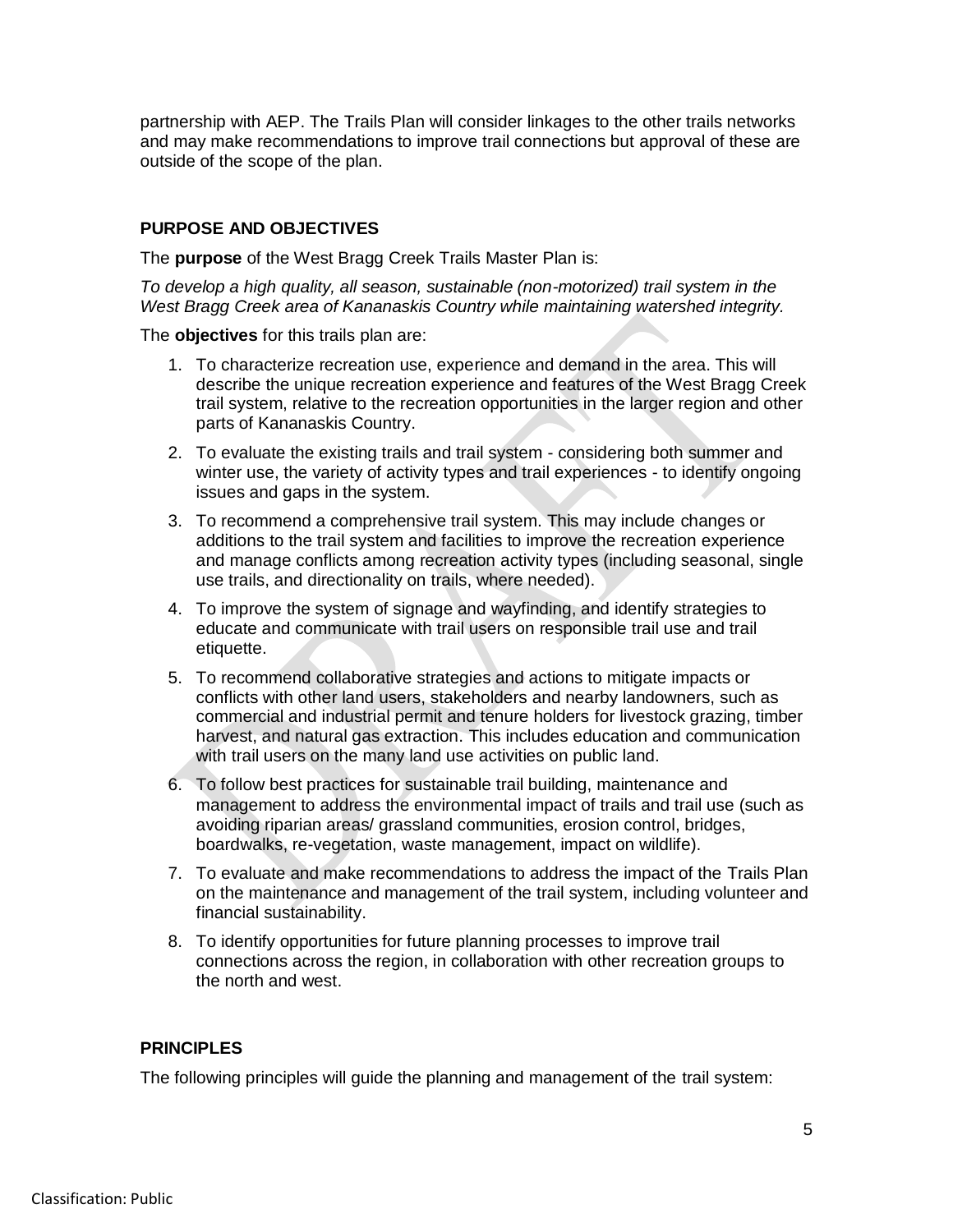# **1. Ecological and Land Use Integrity**

The trail system and individual trails are designed and maintained to minimize negative impacts on the environment. The emphasis of the plan is on improving user experience, creating sustainable trails that can withstand future demand while mitigating the environmental impact (specific and cumulative), without significantly expanding the kilometres of trails in the area.

# **2. Alignment with current regulations, plans, policies and guidelines**

The plan and trail system with be consistent with the following:

- *Parks Act* and *Public Lands Act* and regulations
- Plan for Parks 2009 2019
- South Saskatchewan Regional Plan (2014, amended 2018)
- Kananaskis Country Recreation Policy (1999)
- Land use plans including the Kananaskis Country Subregional Integrated Resource Plan, area grazing management plans, Detailed Forest Management Plan (Spray Lakes Sawmills)
- Kananaskis Country Provincial Recreation Areas (PRAs) Management Plan (2012) including West Bragg Creek and Allen Bill Pond PRAs
- Rocky View County policies
- Kananaskis Improvement District policies
- Existing legislation, policies, standards and guidelines for development of trails, protection of vegetation, water and watershed, fish and wildlife sensitive species.

# **3. Safe, Sustainable and Enjoyable Trails**

- Trail design, maintenance and management will enhance public safety, trail sustainability and visitor enjoyment.
- Adequate trail opportunities and a positive visitor experience will be provided for existing activity types, based on an evaluation of recreation use and future demand.
- Investments in the trail system must be sustainable and implementable from an environmental, social, economic and operational perspective.

## **4. Trail Management**

 Existing and approved trails are expected to remain on the landscape, although some changes or alterations may occur over time. Decommissioning of unsustainable or redundant trails will be considered to decrease the linear footprint.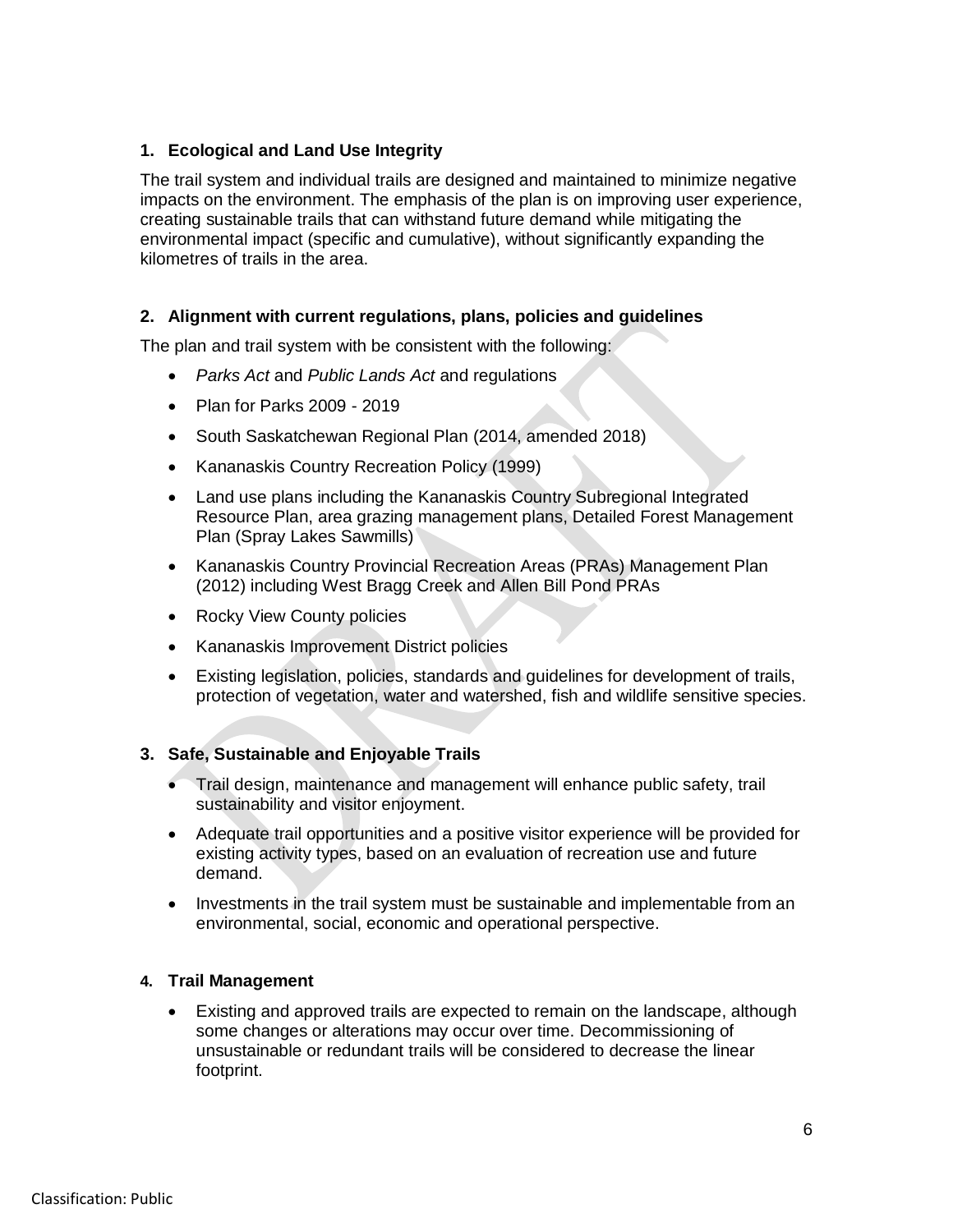- Best practices in trail planning, design, construction and maintenance will be employed.
- Trail signage and wayfinding will be designed to enhance public safety, visitor experience, minimize conflict among users and educate users on trail etiquette and environmental stewardship.

## **5. Stewardship and Collaboration**

- Planning, development and maintenance of these trails will continue to be done through a collaborative, partnership approach between AEP, BCT, volunteers, stakeholders and other land users. Environmental stewardship activities will be pursued in partnership with other groups, such as Elbow River Watershed Partnership Group and Cows and Fish.
- The multi-use nature of public lands will be reflected in the plan, and communicated to trail users.
- A variety of government and non-governmental resources (e.g. volunteers, donations, contributions in kind) will be brought to the development and operation of the trail system.

## **PLANNING ISSUES AND CONCERNS**

The following issues and concerns were identified as part of scoping the Trails Plan Terms of Reference. These issues and concerns help frame the need for the planning effort and will shape the recommendations and options presented in the plan.

#### **User Experience**

- Congestion occurs on some multi-directional and narrow trails, resulting in frustration and conflicts between users
- Equestrian use is a long standing use in the area and equestrian users have indicated a preference to have year round trails dedicated for their use.
- The existing network has not adapted to all of the activity types and volumes of use that have evolved over time. Users have identified a need to enhance the existing network to improve user safety and enjoyment through:
	- o Additional connector trails to create variety, shorter loops and improve dispersion of users across the network.
	- $\circ$  Additional guidelines for directionality and activity restrictions on some trails
	- o Additions to the network to separate activity types or allow for alternate routes to address safety and conflict between users
- The parking lots at Fullerton and West Bragg Creek are at capacity during busy weekends year round. Additional trails in the area may encourage more use and change the nature of the experiences.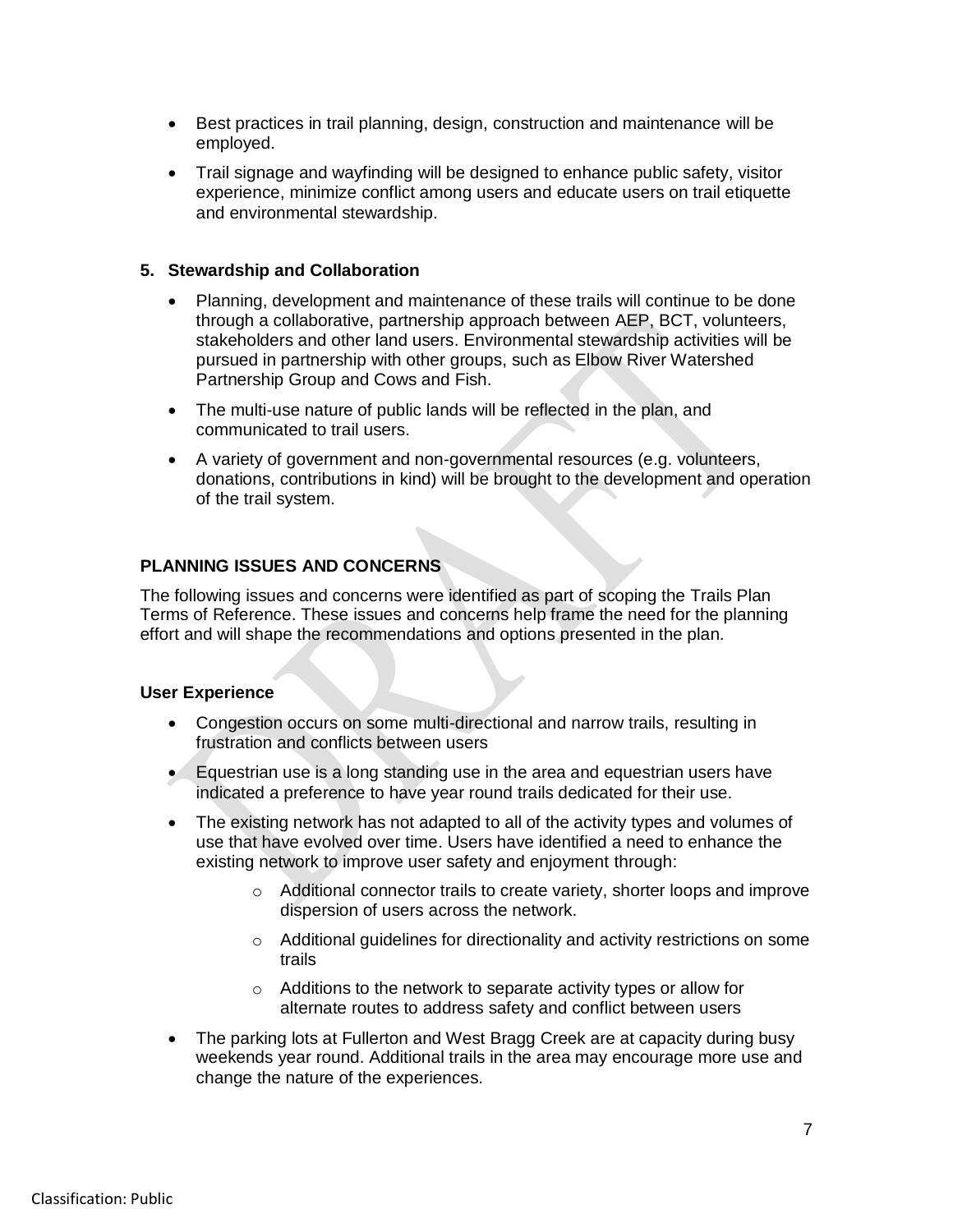- Users would like better access to and from the other staging areas along the Elbow Valley Hwy 66 and Sibbald Trail Hwy 68.
- Variable speeds by different activity types is a safety issue on some trails, particularly for downhill routes for mountain biking.
- Uncontrolled dogs pose a safety risk to users, particularly where there are children and high speed activities.
- Existing signage and wayfinding system is not consistent and clear. It has led to confusion and frustration by users and a potential safety risk.
- Users indicate a desire to have additional amenities and facilities (such as picnic tables along the trails, water source, cell coverage, bike washing station).
- Users desire more family friendly mountain bike trails and hiking only trails.
- In emergency situations there are concerns with accessing the parking area when full/congested, and locating and accessing the injured people, depending on the season and location.

#### **Environmental**

- Some trail segments are unsustainable (ongoing erosion, wet areas) and need rehabilitation.
- Climate change will impact the trail network through altered snow retention, and increasing risk of floods and fires.
- Increasing volumes and speed of traffic to the West Bragg Creek parking lot has been attributed to more vehicle collisions with wildlife on the rural roads near Bragg Creek. Education of visitors to West Bragg Creek is needed.
- Winter-only trails are being used in the summer, creating permanent tread and leading to damage to sensitive environments (ie. wetlands).
- The linear density of trails in the area and the increasing volumes of users on the trails impacts wildlife behavior and the available core habitat (habitat away from the edge effect) which is needed for many species of wildlife.
- Trails within riparian habitats may affect aquatic environments and fish populations. New trails should reduce the number of crossings and avoid riparian areas. Concern about the need to design the trails to allow for coexistence with beavers.
- Trail use is leading to spread of invasive and non-native species of plants.
- Sensitive species like fescue and limber pine are declining in the area.
- Small litter, like food packaging, dog feces or dog bags are left on the trails.
- Increasing use of the trails and potential changes in wildlife behaviours are leading to wildlife/ human encounters that pose a safety risk.

#### **Communication, Education and Outreach**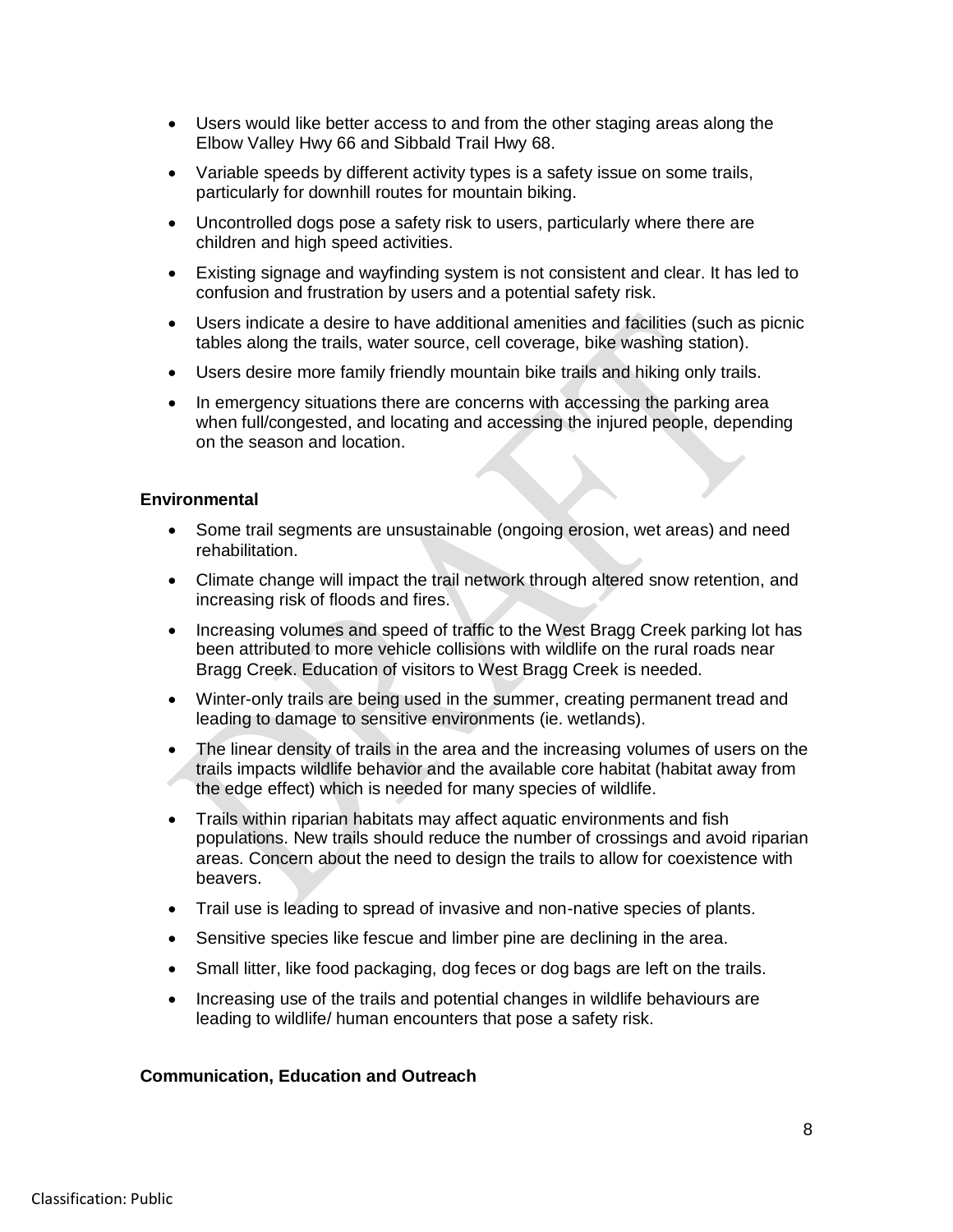- Need for additional users awareness of the trail etiquette (such as activity and seasonal restrictions) as indicated on the trail map.
- Need for additional user education to build awareness and understanding of the multi-use activities that occur in the West Bragg Creek trail system area.
- Need for additional user awareness of the difference between the regulations for the Public Land Use Zone and Provincial Recreation Area and trail etiquette represented on the activity and seasonal restrictions marked on the trail map.
- Bragg Creek community residents would like to have greater involvement in the development and management of the trail network.
- Users desire additional interpretive programs on Indigenous culture and connection to the land and environmental education.

#### **Operations and Management**

- Ongoing user damage to cross country ski tracks requiring additional time and resources for maintenance.
- The grooming schedule for cross-country, all season trails and fat biking/snowshoe trails is not always consistent or matched to the need.
- Grazing, forestry and petroleum operations occur throughout the area are active and require access and ongoing communication.
- Increase in use of some trails has led to exposure of roots, rocks and ruts in the tread that require additional maintenance and remediation.
- The ongoing operations and management of the trail network is dependent on the financial and volunteer sustainability of BCT.
- Unauthorized trail building has occurred within the area. These trails are not sustainably designed, do not consider historic, cultural or environmental constraints, and require time and resources to address.

# **PLANNING PROCESS**

Ten years after the completion of the first All Seasons Trail Plan (2010) for the area, BCT and AEP are collaborating on updating the plan and producing an updated version.

As part of the planning process, representatives from the following organizations have been invited to form a Planning Committee:

- Alberta Environment and Parks
- BCT Board members
- Local trail users or group representatives including:
	- o Cross-country skiing

o Mountain biking

o Winter fat biking

- o Snowshoeing
- o Hiking

o Trail running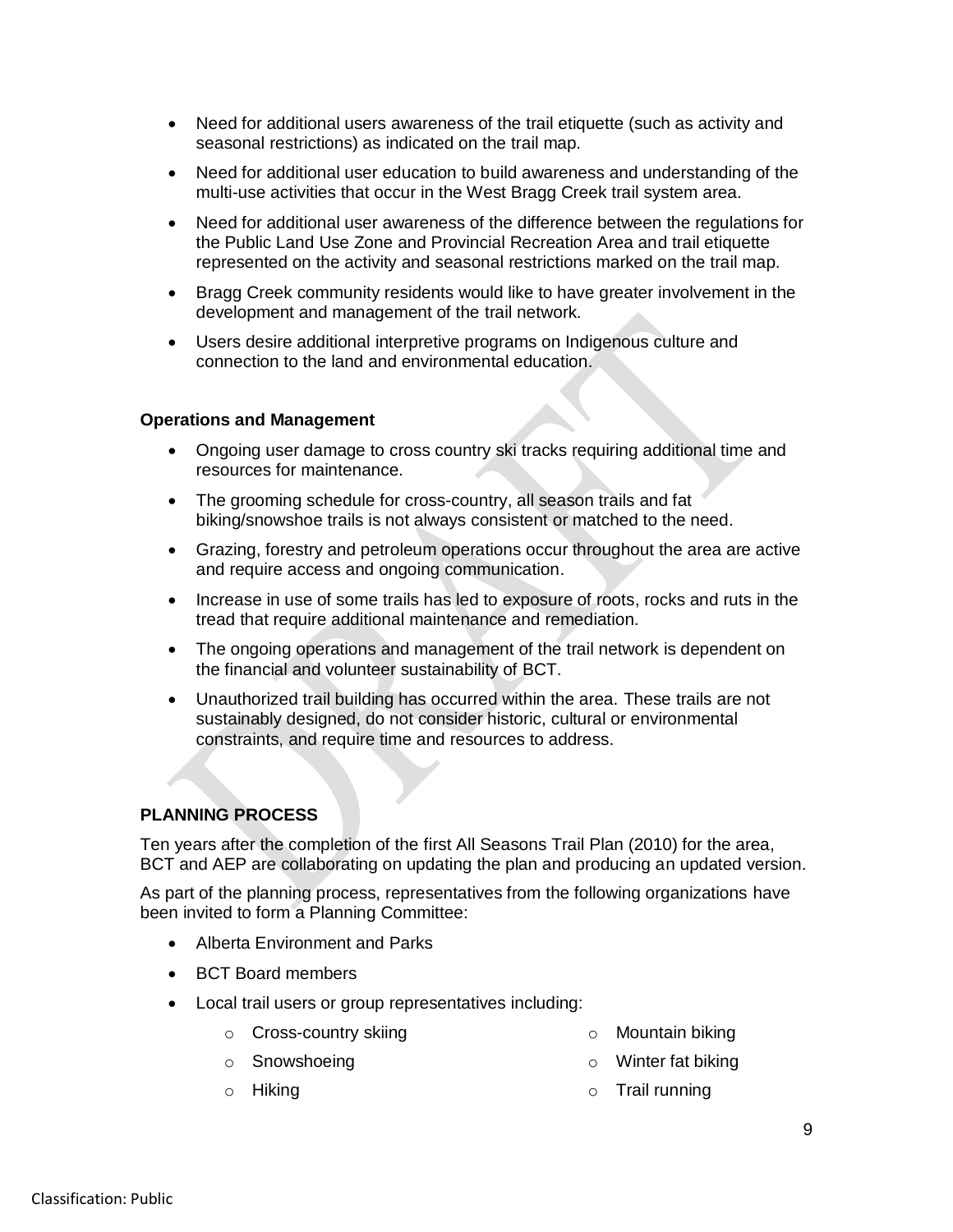- o Equestrian
- Conservation/Environmental
- Rocky View County
- Indigenous Governments
- Local industrial users of Crown land
	- o Grazing
	- o Timber
	- o Petroleum

This Committee will provide input, advice and endorsement of the plan. All members of the Committee will be invited to speak for their area of interest, with the expectation that they are prepared to listen respectfully to all other members and adhere to the process.

In collaboration with the Committee, AEP and BCT have drafted the Trails Plan Terms of Reference. The Terms of Reference will be the subject of the first phase of public, stakeholder and Indigenous engagement in December 2021 – January 2022, with feedback received through an online survey and interactive map.

AEP, BCT and the Planning Committee will draft the plan for public, stakeholder and Indigenous engagement in Spring/Summer 2022. Based on comments and input received, the Planning Committee will consider final amendments to the plan prior to it being submitted for formal approval by AEP and BCT.

| <b>Phase</b>               | <b>Methods</b>                                                                                                                                                                                                                                                                                                                                                                                          | Timing                         |
|----------------------------|---------------------------------------------------------------------------------------------------------------------------------------------------------------------------------------------------------------------------------------------------------------------------------------------------------------------------------------------------------------------------------------------------------|--------------------------------|
| Scoping/pre-<br>engagement | BCT and AEP will work with the other members of the planning<br>committee to develop the Trails Plan Terms of Reference, which will<br>clarify the plan scope, topics/issues to be addressed and will be the<br>subject of preliminary public engagement. The recreation use and<br>experience surveys and the engagement on the BCT Strategic Plan are<br>also used to develop the Terms of Reference. | January -<br>November 2021     |
| Preliminary<br>engagement  | Feedback on the Terms of Reference will be sought from the trail users,<br>stakeholders and Indigenous communities through:<br>An online survey (Talk AEP).<br>Interactive mapping to better identify site specific issues/options.<br>Opportunities to engage or learn about plan development at<br>kiosks at WBC and Fullerton parking area (Trail hosts)                                             | December 2021-<br>January 2022 |
| Develop the Plan           | Based on the preliminary feedback, BCT and AEP will work with the<br>Planning Committee to develop the draft plan.                                                                                                                                                                                                                                                                                      | January 2021 - April<br>2022   |

| Table 1 Phases, Methods and Timing in the Planning Process |  |  |  |
|------------------------------------------------------------|--|--|--|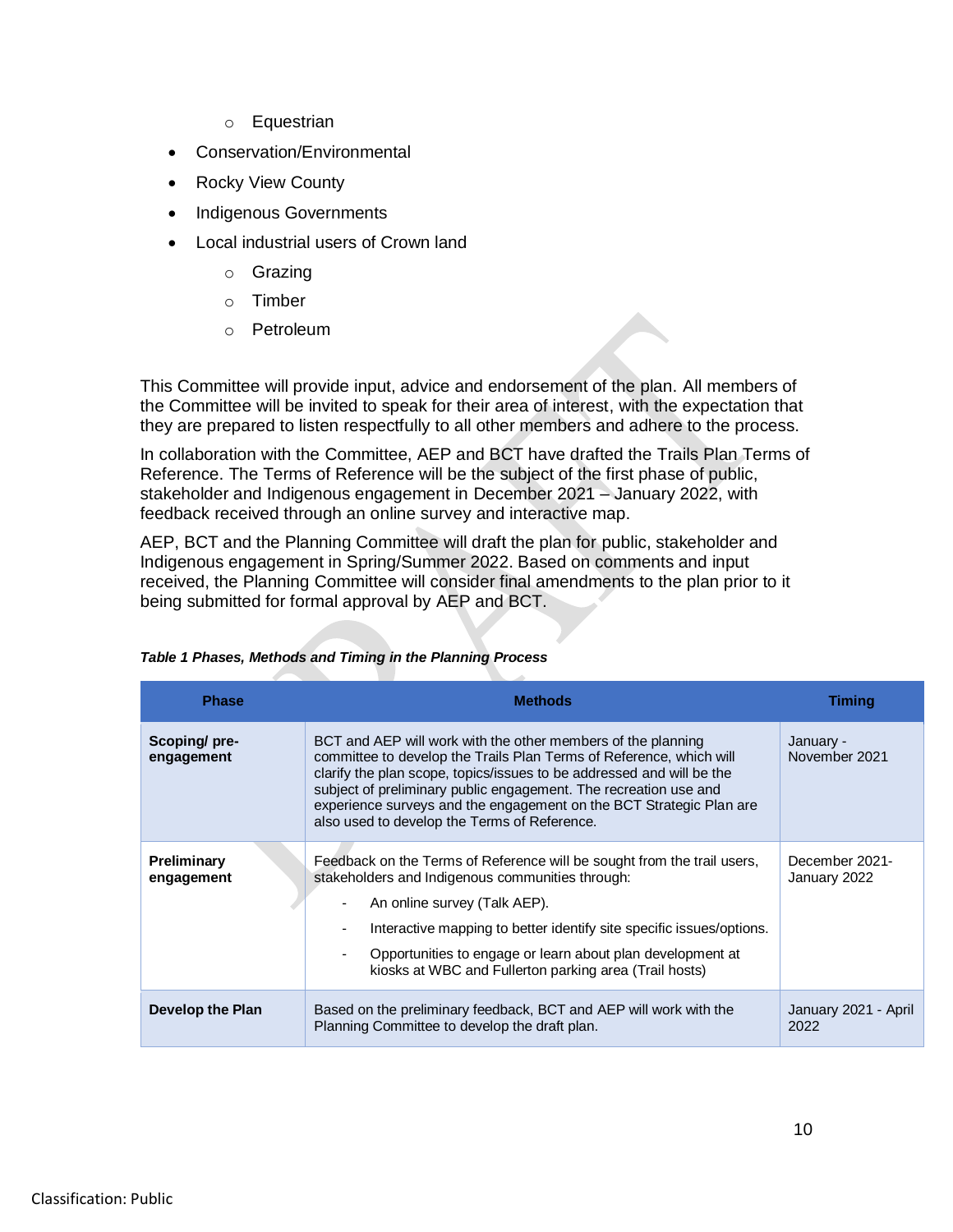| <b>Draft Plan</b><br>Engagement | The draft plan will be circulated for public comment through the Talk AEP<br>website and linked from BCT website. An online survey will be used to<br>receive feedback that will be used to inform changes to the draft plan. | Spring/Summer<br>2022 |
|---------------------------------|-------------------------------------------------------------------------------------------------------------------------------------------------------------------------------------------------------------------------------|-----------------------|
| Release final plan              | The final plan will be posted to Talk AEP and BCT website. Included in<br>the plan, or as a separate document, will be details on how public and<br>stakeholder comments were addressed/considered.                           | Summer 2022           |

# **IMPLEMENTATION**

Implementation of the plan would occur over a period of years as funding and/or other resources are secured.